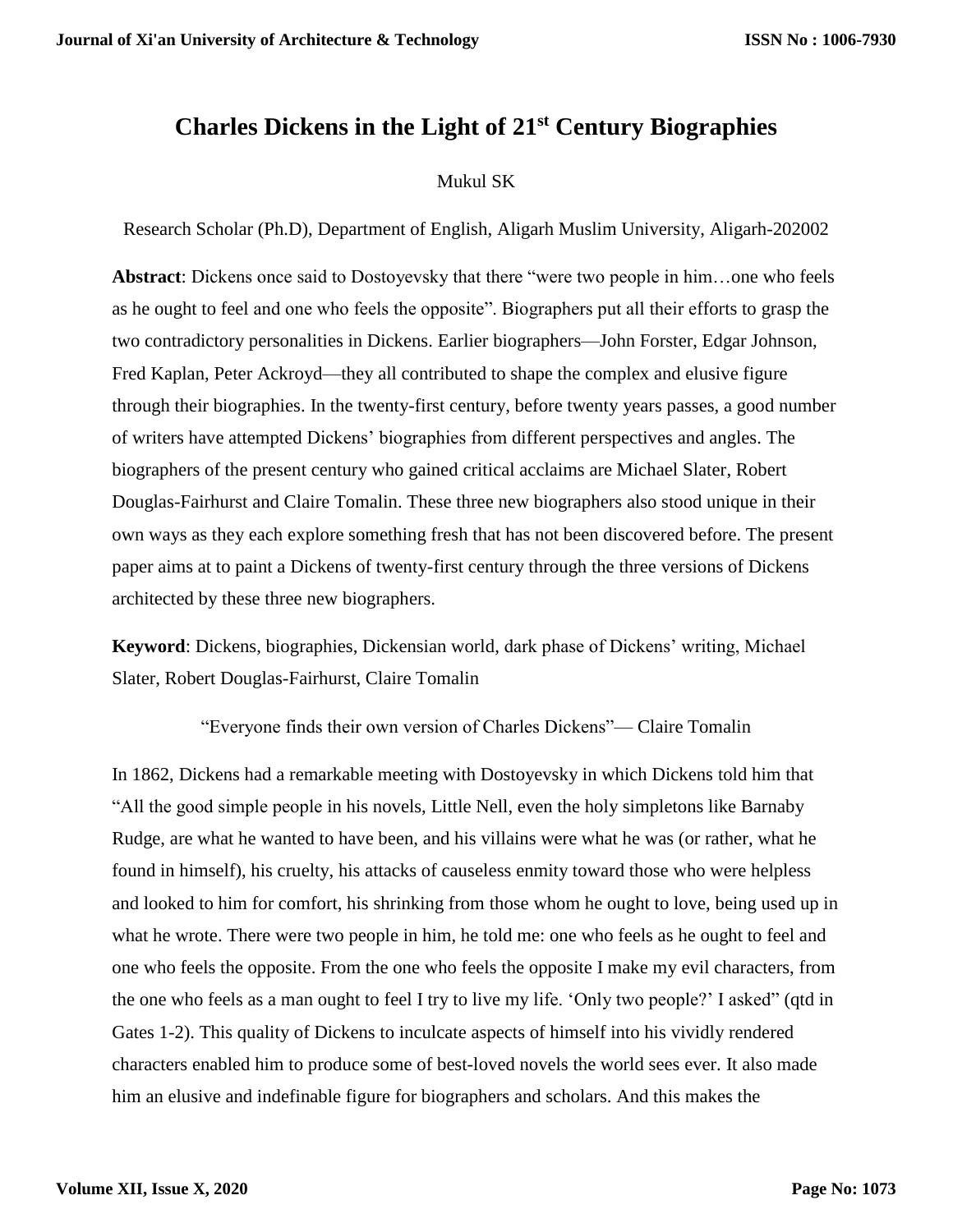biographer Claire Tomalin comment: "Everyone finds their own version of Charles Dickens. The child-victim, the irrepressibly ambitious young man, the reporter, the demonic worker, the tireless walker. The radical, the protector of orphans, helper of the needy, man of good works, the republican. The hater and the lover of America. The giver of parties, the magician, the traveler. The satirist, the surrealist, the mesmerist. The angry son, the good friend, the bad husband, the quarreler, the sentimentalist, the secret lover, the despairing father" (Toamlin 41). Dickens once said to his friend and biographer that he was destined to lead "that so happy yet so unhappy existence which seeks its realities in unrealities, and finds its dangerous comfort in a perpetual escape from the disappointment of heart around it" (qtd. In Lankford 465). He typifies the life of any artist and at the same time, continues to struggle in a world of himself. This essay examines these 'two people' in Dickens' personality and attempts to shape a concrete figure of Dickens through the three new biographies.

Michael Slater can be considered the first biographer who puts on a light to every corner of Dickens' large Oeuvre in his biography *Charles Dickens: A Life Defined by Writing (2009)* . This has been possible for him for his lifelong study of the novelist, his sincere editions of Dickens's journalism and his long engagement in the editorship of *The Dickensian*; and this gives him an unrivalled authority on the large body of works of the imaginative writer. Dickens produced 15 major novels, numerous stories, sketches and essays. He edited a number of periodicals such as *Household Words, Master Humphrey's Clock, the Daily News and All The Year Round*. He was associated with a huge correspondence, and founded a house for abandoned and fallen women. He built a Guild of Literature and Art. He made himself engaged in pro-Reform and anti-Corn Law politics and served as a performer of his own literary works.

Slater is one of the few biographers who leave no stone unturned as far as his literary study of Dickens' writing is concerned. He introduces and gives fresh outlook to many unfamiliar or lessknown pieces of Dickens' writing. For example, Slater brings our attention to Dickens' hearttouching account of testimony in the trial of a helpless farmer and his starved child where a big piece of bread was available but he was not able to eat it. Slater's biography highlights how alert and conscious Dickens was to the touches of the pathetic episodes and how lively he immortalised them in his writing. In a book review of *The Telegraph*, Claire Hartman writes: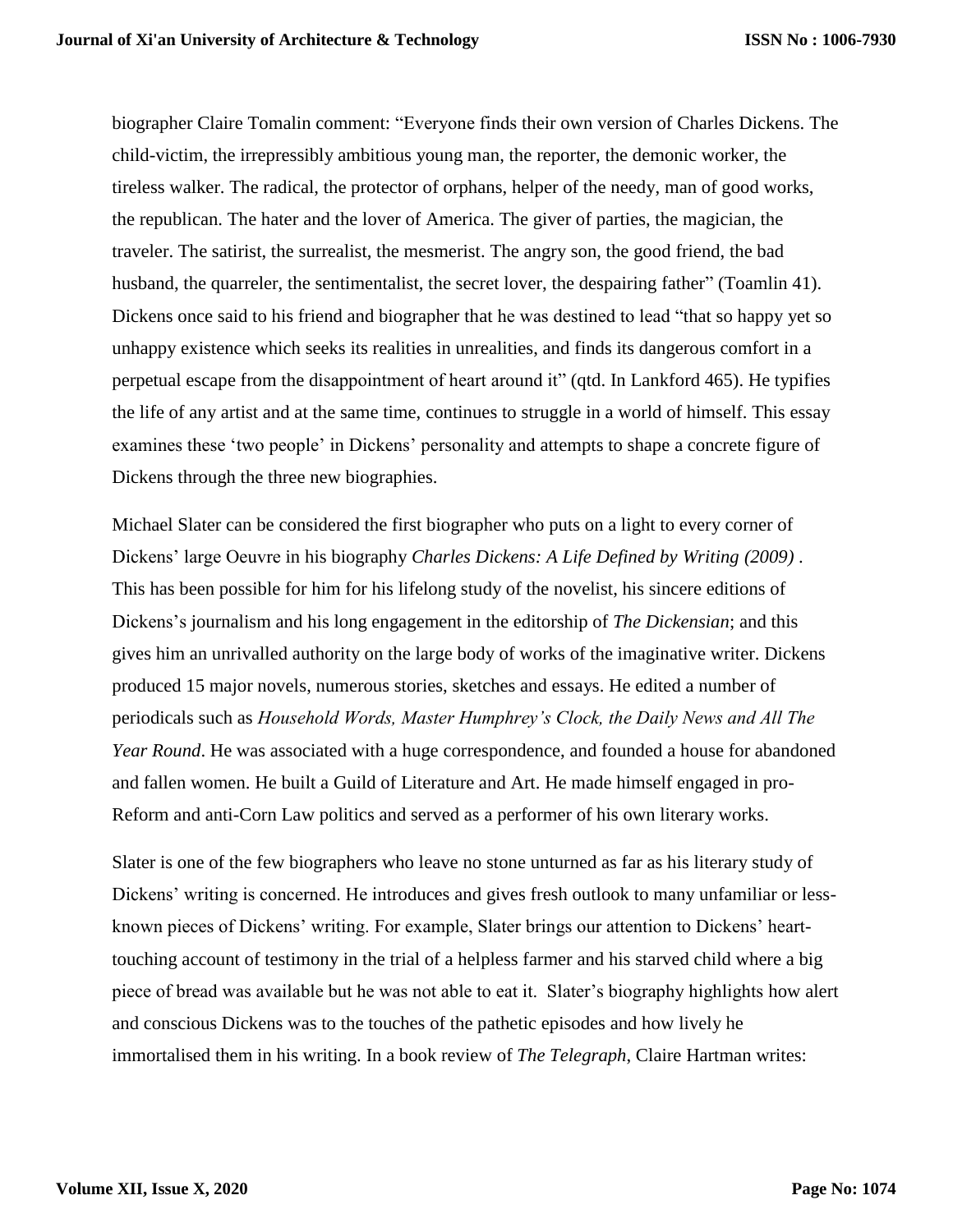Slater's deliberate focus on his subject's writings necessarily leaves everything that Dickens was trying to evade or displace by his frenetic work-life – all that 'disappointment of heart' – somewhat in the background. Unlike his subject, Slater doesn't attempt to do any scene-setting about blacking factories or the Marshalsea. He plays down the sensational material and, remarkably, for a man whose other books include one on Dickens and women, spends as little time as possible on the great novelist's agitated emotional life. When he does have to tackle the personal crises (or even the physical crises, such as the Staplehurst rail accident), he avoids gossip or speculation. At these points the safe pair of hands seems to don rubber gloves. Dickens's embarrassing campaign of public selfjustification at the time of his separation from his wife, for instance, is documented here, but I don't think Slater adequately registers the turmoil it caused, the painful challenge it posed to the loyalties of his many friends and dependants, or the perplexity of his audience having their demigod address them like a deranged man. (02)

The biography is an incomparable portrait of literary life of the novelist. It is deeply touching as it is chronicling a flawless interaction between the life of the novelist and his work. Slater recaptures very effectively the account which Forster, Dickens' friend and first biographer provided him as a material needed for writing *Great Expectations*: "he seemed to have no care, all of that summer day, except to enjoy (his friends' and family's) enjoyment and entertain them with his own in the shape of a thousand whims and fancies; but his sleepless observation was at work all the time, and nothing had escaped his keen vision on either side of the river" (qtd. Callow 03).

Slater's biography concludes with the accounts of Dickens' final years. It describes the third phase of his writing career and the years of his writing the last novel *The Mystery of Edwin Drood*. Slater's *Charles Dickens: A Life Defined by Writing* can be a great source for the scholars and readers of the contemporary century and will open a new path to the dark world of Dickens' writing.

Mr. Doughlas-Fairhurst is another new biographer of Dickens who has produced a Dickens compatible with the taste of the twenty-first century. While writing the biography, he argued that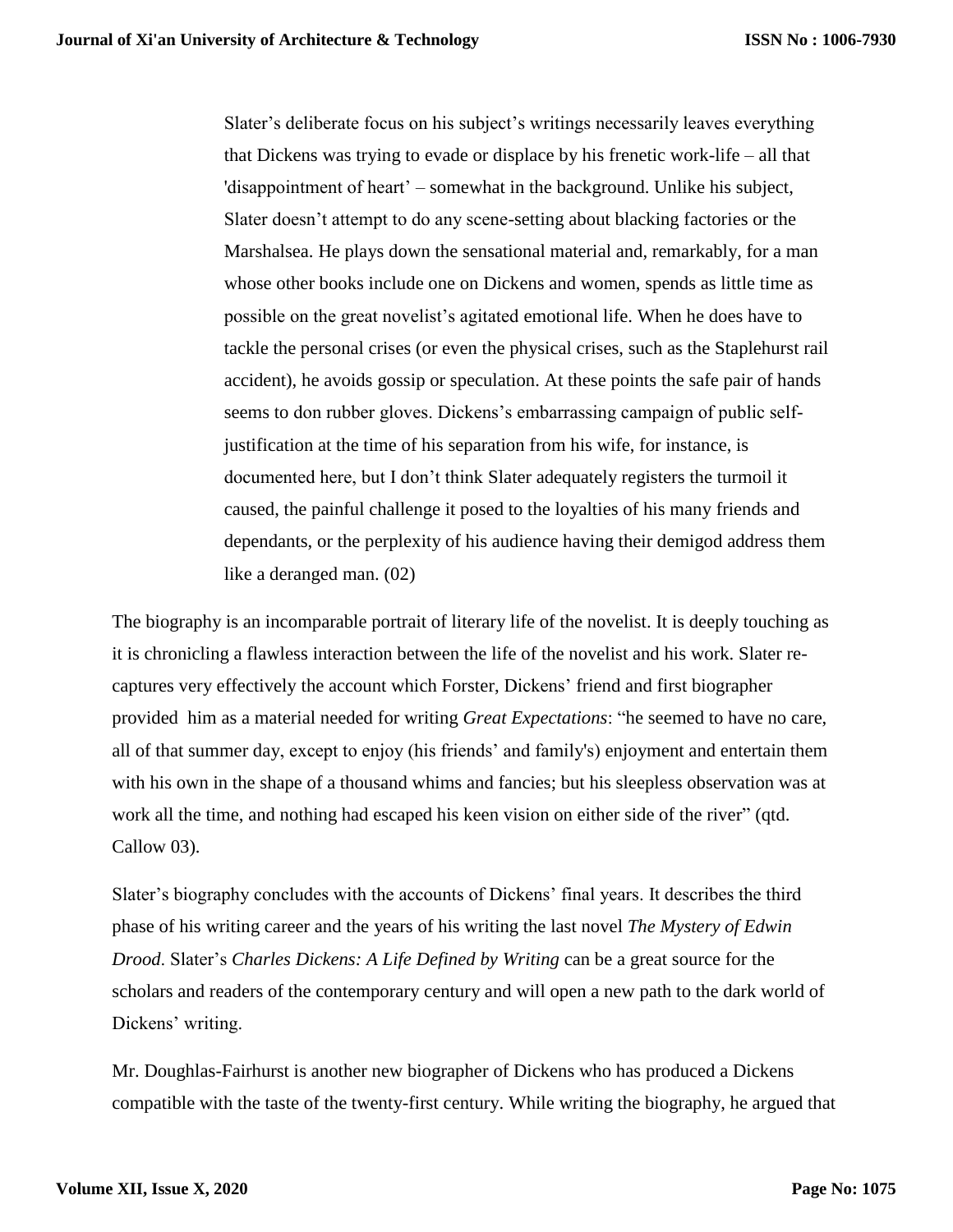trying to produce a fresh Dickens "is like putting your thumb on a blob of mercury" (Doughlas-Fairhurst 46). His biography *Becoming Dickens: The Invention of a Novelist* (2011) published by Harvard University Press proves to be a considerably more revealing and groundbreaking study that gives a unique focus and insight on the early years in Dickens' life and career. *Becoming Dickens* is, thus a study of Dickens' career as a writer in the 1830s when he was seeking "to come to terms with the events that had made him into the person he was, and to work out what kind of writer he might yet become" (Doughlas-Fairhurst 104). Douglas's work can be considered, in other words, as some kind of musing on Dickens' early career as he freshly reminded us of Dickens' early hazard professions in law, theatre, journalist and of Dickens' becoming a novelist at a time when it was far more likely that he would have made his living as a journalist, or even as a professional actor, than as the most celebrated living author of his day. In his prologue, Douglas articulates that the course or path from birth to death is neither clear/simple nor direct, that our final destination is reached by such a uniquely thickened path that it cannot be virtually measured or précised. This is true, yet we forget while reading biographies and expect every phenomenon to be narrated and explained with proofs.

Douglas' *Becoming Dickens* takes us through Dickens early years of 1839 up to the completion of *Oliver Twist*, giving a double perspective; as it is capturing a young Dickens and simultaneously, is always looking forward to the mature Dickens. In the following example, we see how Douglas-Fairhurst's narration operates. Dickens worked as a Lawyer's clerk in his early phase of his career. This time, he used to pass away his leisure time at the theatre. One of his favourite performers was Charles Mathews at Drury Lane. Mathews performed one-man show which he called a 'Monopolylogue'. Douglas cunningly explains that the whole arrangement of the stage for the performance inspired the manner in which Dickens presented his great public readings in later life. He also articulates that some of the characters in Mathew's show must have constructed figures in Dickens' novels.

Like Dickens' earlier biographers, Mr. Douglas-Fairhurst underlines the great influences of the period where Dickens the boy "was obliged to work in a blacking warehouse while his father was imprisoned for debt" (51) and underscores how this phenomenon formed a Dickens with endless sympathy for abandoned children. Douglas-Fairhurst succeeds to explore Dickens's "fear that although he had successfully come out of the shadows, they were always ready to welcome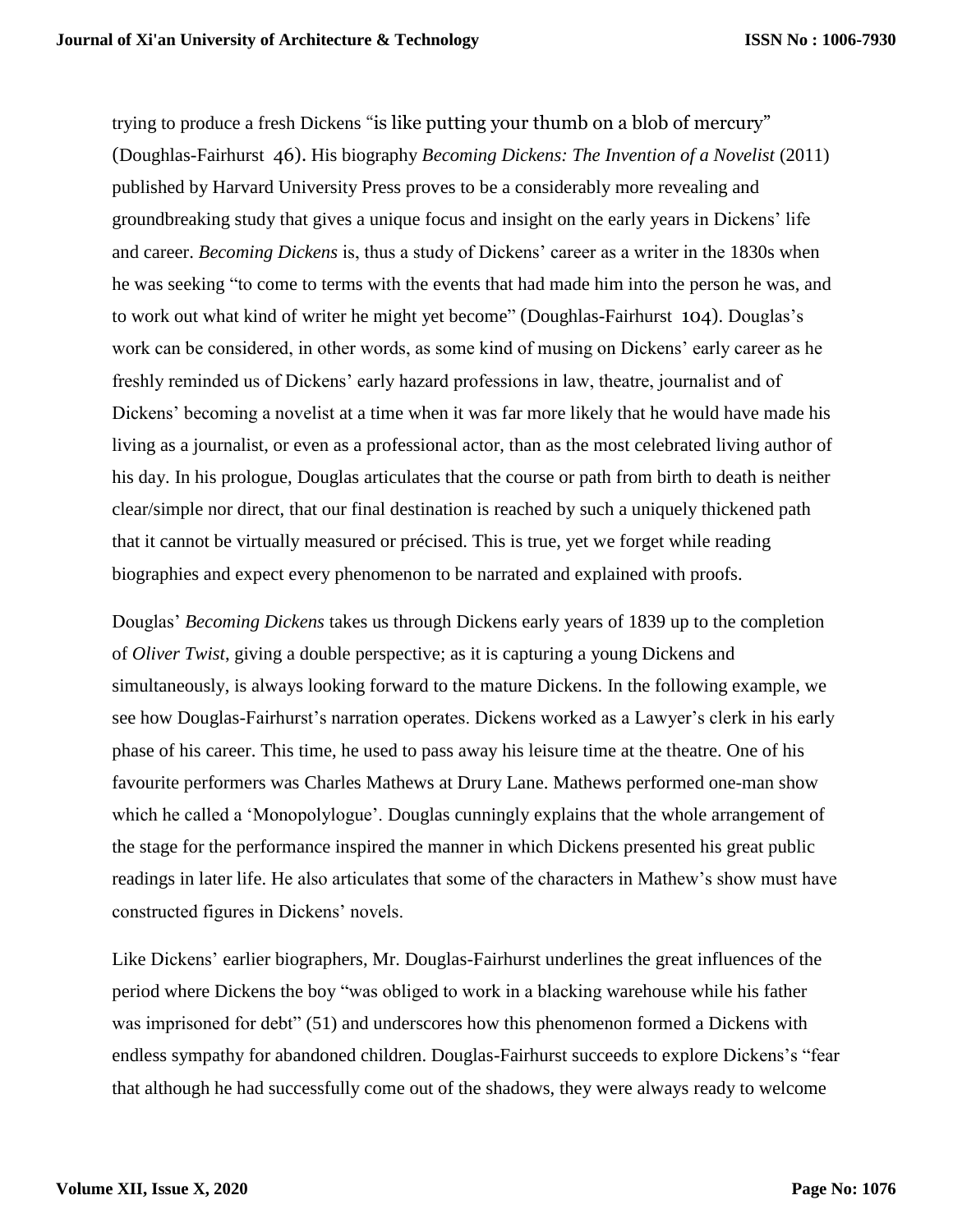him back," and finds that his novels are peopled with children like Oliver Twist, David, Smike, Little Nell, "who wander away from their old lives and need to be rescued from danger, usually much later than Dickens was, and sometimes too late altogether" (229). As Dickens once acknowledged, "I might easily have been, for any care that was taken of me, a little robber or a little vagabond" (Forster 1-2). And thus, Douglas-Fairhurst finds that Dickens' novels show doubles and alternate outcomes: *Great Expectations* ends with double/alternate outcomes, one happy, and the other sad. In novel like *Bleak House*, Mr. Douglas-Fairhurst dissects a connection "between people and places that at first appear wholly distinct" and the ways in which "those at the top of the social world are as unavoidably connected to those at the bottom as a body and its shadow" (242 ). In a book review of *The New York Times*, Michiko Kakutani comments:

> No doubt Dickens's sense of the randomness of fate and his own uncertain childhood combined to heighten his rage for order and control. While traveling, Mr. Douglas-Fairhurst reports, Dickens would frequently rearrange the furniture in hotel rooms to create 'a reassuringly familiar environment before he could go to sleep' and would similarly arrange his inkstand and pens and desk ornaments 'in the usual form' before he could start writing. He also warned Catherine to 'keep things in their places' at home while he was on the road. (04)

Dickens obviously could not recreate his childhood as it should been in real life. His relation with Catherine proved to be mismatched. He grew convinced that his sons are "a long line of versions of himself that had come out badly" (98). Yet, in his novels, he creates a world of idealized family and family relationships.

In Mr Douglas-Fairhurst's *Becoming Dickens: The Invention of a Novelist*, Dickens could find a vocation "that was capacious enough to accommodate all the other possible identities, all the abandoned stories and apocryphal selves, that would be squeezed out of his own future" (98). Mr Douglas goes on to say, "And he is still changing. Not even death has stopped him, as generations of later readers have gone on enjoying his work, revising what it means, repeatedly returning to a writer who seems as reluctant as ever to say goodbye. He is still becoming Dickens" (102)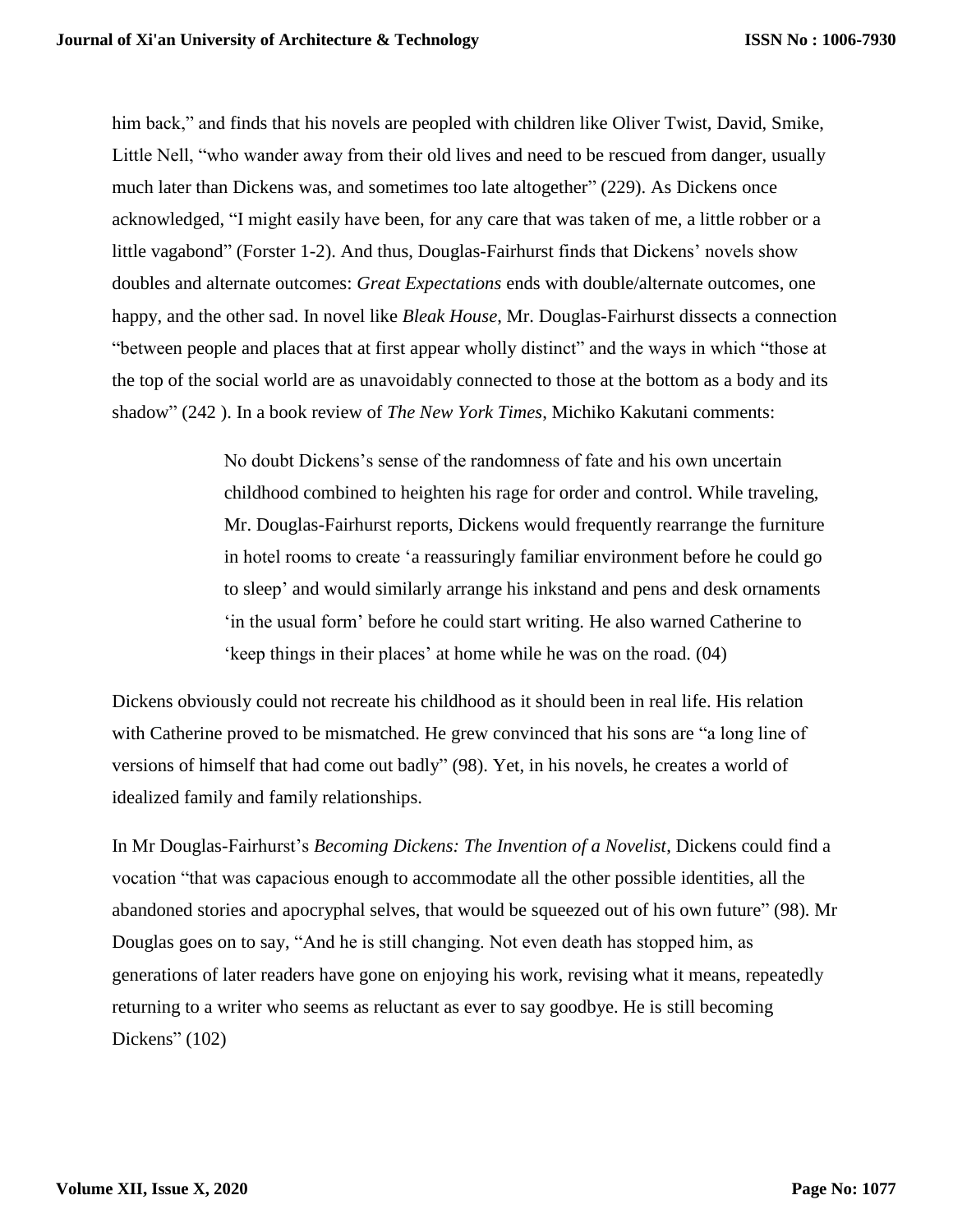Claire Tomalin's biography *Charles Dickens: a Life* (2011) succeeds to produce another version of Dickens that creates new inquisitiveness among the twenty-first century Dickens' scholars. *Charles Dickens: a Life* proactively catches readers' attention for Tomalin's vivid sense of historical time and place and her empathetic elaboration of Dickens's complex personality. The unique power of this biography is Tomalin's strong intellect of capturing Dickens' life that we the readers see Dickens first and always "as a man," as an extraordinarily complex human being (xliii). Readers find Dickens a man both sympathetic and cruel, a brave activist for the unfortunate people, yet also an adamant hater of his rejected wife and a disappointed father of his children, As Tomalin comments in his *Charles Dickens* that "Everyone finds their own version of Charles Dickens. The child-victim, the irrepressibly ambitious young man, the reporter, the demonic worker, the tireless walker. The radical, the protector of orphans, helper of the needy, man of good works, the republican. The hater and the lover of America. The giver of parties, the magician, the traveler. The satirist, thesurrealist, the mesmerist. The angry son, the good friend, the bad husband, the quarreler, the sentimentalist, the secret lover, the despairing father" (311). In a book review of *The Guardian*, William Boyd writes that Tomalin's *Charles Dickens* is much exciting and fresh as it has "flawless in its historical detail, and acute on the novels" and "is most valuable in the sense it gives us of the man himself" (Boyd 01). Boyd comments further:

> Tomalin's biography – always scrupulous about what we can know, what we can deduce and what is mere speculation – paints a portrait of a complex and exacting man. He was at once vivacious and charming, charismatic and altruistic and possessed of superabundant energies – "Dickens kept going," Tomalin notes, "by taking on too much"...But he was also, equally  $-$  to an almost schizoid degree  $$ tormented, imperious, vindictive and implacable, once wronged. (Boyd 03)

Tomalin admits that "Dickens's most profound statement about his inner life" is that there "were two people in him, . . . one who feels as he ought to feel and one who feels the opposite" (qtd in Gates 1-2). Tomalin quotes this statement in his biography and regards this confession very 'amazing'. This confession is amazing only because through this confession Dickens, for the first time, comes out from the image-conscious to which anybody familiar with his work and his life has always intuited. "It is as though with Dostoyevsky he could drop the appearance of perfect virtue he felt he had to keep up before the English public" ( Tomalin 201). Tomalin picks up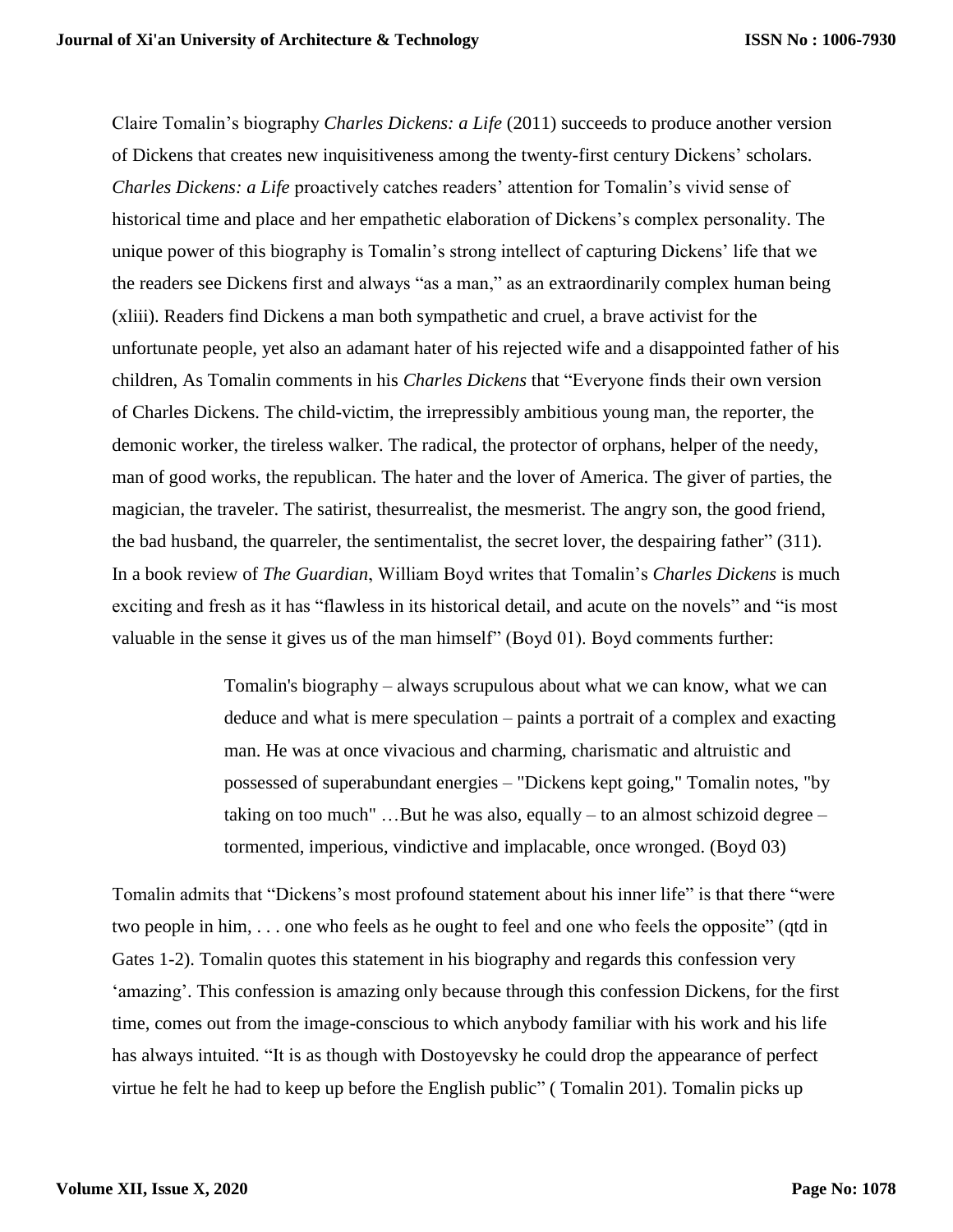small incidents in Dickens' life and analyses them to grasp the personalities of those 'two people' in Dickens. Dickens had an intense concern for the poor and abandoned. Tomalin also reminds of little incidents like Dickens' effort to save Eliza Burgess in 1840, a servant girl accused of killing her newborn baby. Simultaneously, she uncovers the other side of Dickens' personality— the ruthless Dickens, the man with the 'military' glint, so evident in his dealings with his publishers, who so often started as angels and ended as villains. Tomalin's such interesting analysis of these 'two people' in Dickens, of the 'good' and the 'evil' makes her biography distinguished from others. As Boyd writes:

> The work remains and endures – and Tomalin analyses the novels with great acuity – but what is so valuable about this biography is the palpable sense of the man himself that emerges. Tomalin doesn't hesitate to condemn Dickens when his behaviour demands it, yet she writes throughout with great sympathy and unrivalled knowledge in the most limpid and stylish prose. She has the gift of being able to set a scene and a time with compelling vividness. This is a superb biography of a great writer – and is a beautifully produced book, it should be said, with copious illustrations. It is worthy to stand beside Richard Ellmann on Joyce, Donald Rayfield on Chekhov and Jean-Yves Tadie on Proust – all three writers who deserve that rarest of accolades, genius. Like Dickens, they were complicated and often extremely difficult and demanding individuals. The more we learn about them as people – paradoxically – the greater their art resonates with us. (Boyd 03)

Recent biographies are mostly mixtures of familiar incidents, anecdotes and episodes. Their primary focuses remain on what is included, what is left out and how the biographer is engaged on the works and life of Dickens different from earlier ones. Though Tomalin has a vivid sense in capturing many small episodes in Dickens' life and its re-appearance in his novels, her work lacks the rich texture and empathetic intimacy that we see in Ackroyd' Longer work. Further, Tomalin, as David Gates comments, "would never indulge in zaniness like Ackroyd's interpolated self-interview or his scene in which Dickens meets his own characters or the imagined encounter between Dickens and a biographer, presumably Ackroyd himself" (Gates 02). On the other hand, while Tomalin engages her study to the personal world of Dickens, she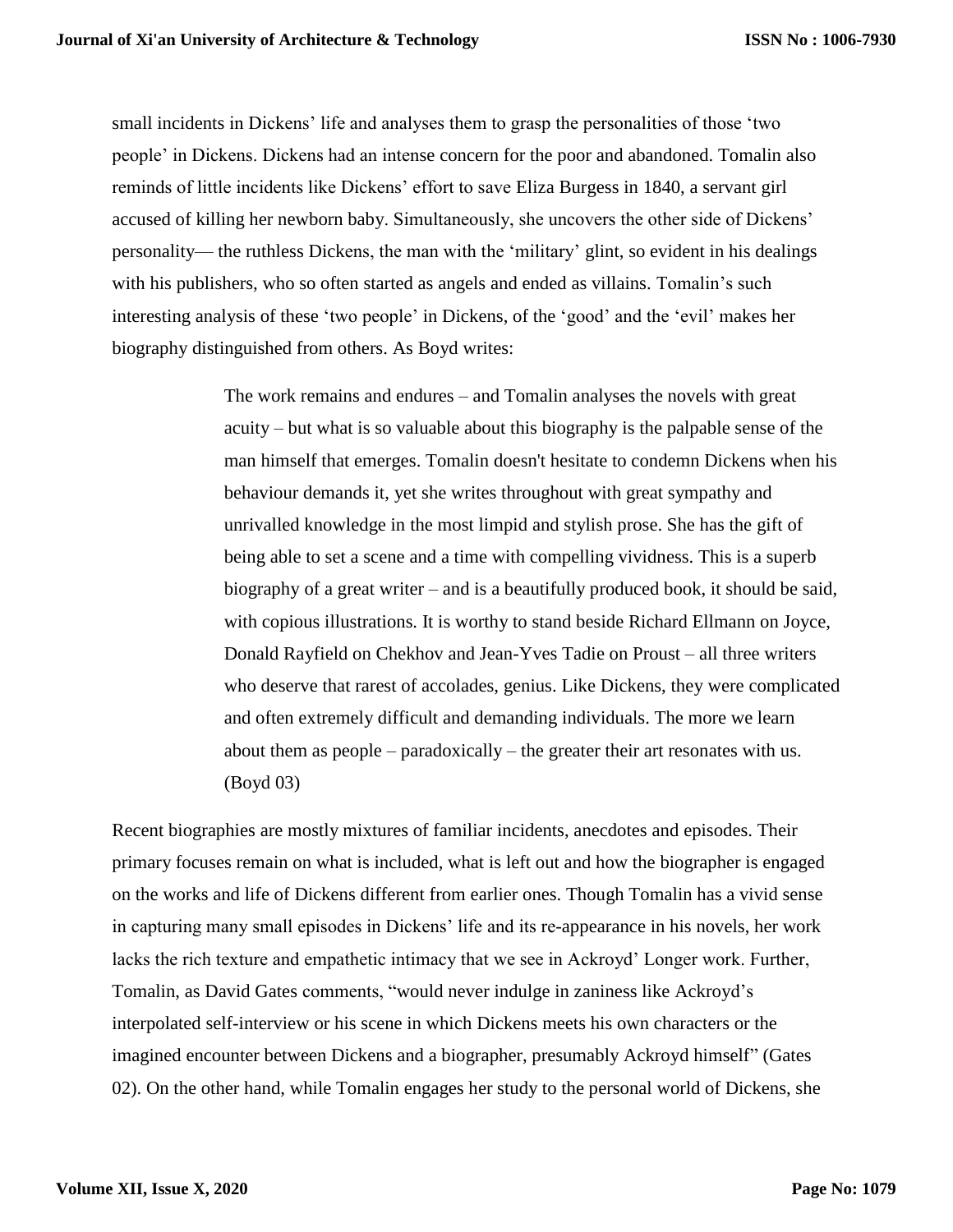avoids some aspects of Dickens family life like his role as editor of *Household Words* and *All the Year Round* and his relationships with other acquaintances. In the Sunday book review of *The New York Times*, David Gates writes that although the three new biographers could not surpass the earlier ones like Peter Ackroyd or Forster, they are unique in some way or the other that makes them relevant to the atmosphere of the twenty-first century. As Gates comments:

> Neither Tomalin nor Douglas-Fairhurst, in "Becoming Dickens: The Invention of a Novelist," sees fit to show us Dickens dancing the hornpipe in his sailor suit, though Ackroyd and Slater apparently found it a charming, perhaps significant, glimpse of the young man at play. And how could Tomalin have resisted the story of Dickens's first love, Maria Beadnell (affectionately evoked as Dora in "David Copperfield," then cruelly caricatured as Flora Finching in "Little Dorrit"), near the end of her life, drunkenly kissing the place on her couch where he'd once sat? Maria's former nursemaid published the account in 1912; Douglas-Fairhurst retells it, and while Slater didn't include it in his biography, he'd already used it in an earlier book, "Dickens and Women." Yet only an obsessive would worry too much about which anecdote didn't make whose cut: an ideal life of Dickens would just stick in everything, and probably no publisher would touch it. (2-3)

In fact, the life and career of Charles Dickens is full of complexities and mysteries and in terms of the literary vastness, he comes next to Shakespeare. And so, no distinct line can be drawn between the two greatest men of letters. "Of Shakespeare, we know next to nothing; of Dickens we know next to everything" (Callow 01).

Therefore, all-inclusive and definite biography of such a mysterious figure is an impossibility. And each biographer's labour was an attempt to comprehend some aspects of the figure. Like John Forster, Edgar Johnson, Fred Kaplan and Peter Ackroyd, these three new biographers come to the same line of literary journey in which each leaves some contribution to the discovery of their subject.

## **Works Cited:**

Ackroyd, Peter. *Dickens: A Biography*. London: Sinclair-Stevenson, 1990.